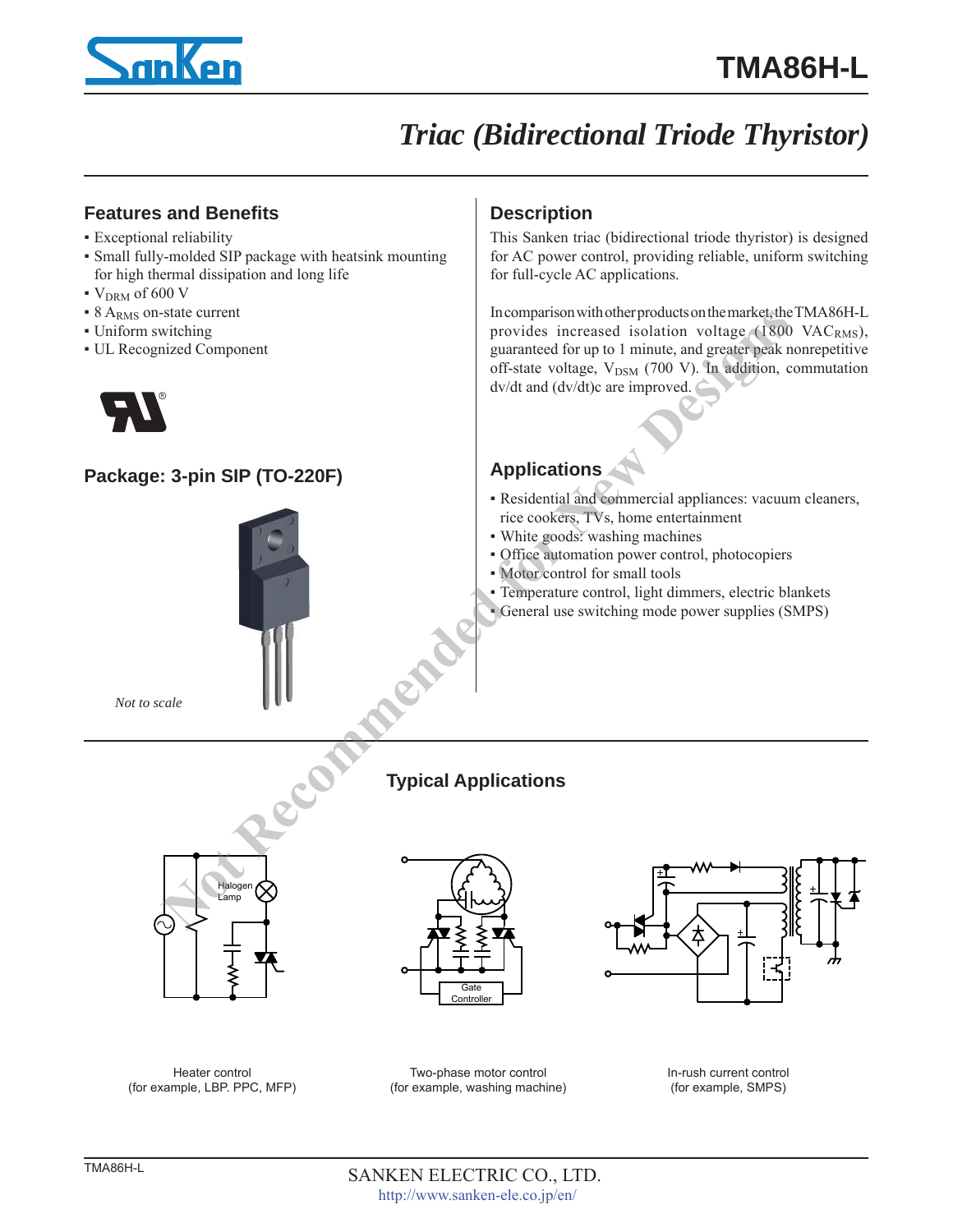#### **Selection Guide**

| <b>Part Number</b> | Package                                    | <b>Packing</b>     |  |
|--------------------|--------------------------------------------|--------------------|--|
| TMA86H-L           | 3-pin fully molded SIP with heatsink mount | 50 pieces per tube |  |

#### **Absolute Maximum Ratings**

| <b>Absolute Maximum Ratings</b>                                    |                        |                     |                                                                                                                                                                                         |              |              |              |               |
|--------------------------------------------------------------------|------------------------|---------------------|-----------------------------------------------------------------------------------------------------------------------------------------------------------------------------------------|--------------|--------------|--------------|---------------|
| Characteristic                                                     | Symbol                 | <b>Notes</b>        |                                                                                                                                                                                         | Rating       | <b>Units</b> |              |               |
| Peak Repetitive Off-State Voltage                                  | <b>V<sub>DRM</sub></b> | $R_{GRFF} = \infty$ |                                                                                                                                                                                         | 600          | V            |              |               |
| Peak Non-Repetitive Off-State Voltage                              | $V_{DSM}$              | $R_{GRFF} = \infty$ |                                                                                                                                                                                         |              |              | 700          | V             |
| <b>Isolation Voltage</b>                                           | V <sub>ISO</sub>       |                     | AC RMS applied for 1 minute between lead and case                                                                                                                                       |              |              | 1800         | $\vee$        |
| RMS On-State Current                                               | I <sub>T(RMS)</sub>    | $T_C = 91^{\circ}C$ | 50/60 Hz full cycle sine wave,<br>total Conduction angle $(\alpha +) + (\alpha -) = 360^{\circ}$ ,                                                                                      |              |              | 8            | Α             |
| Surge On-State Current                                             |                        | $f = 60$ Hz         | Full cycle sine wave, peak value, non-repetitive,                                                                                                                                       |              |              | 84           | A             |
|                                                                    | $I_{TSM}$              | $f = 50$ Hz         | initial $T_J = 25^{\circ}$ C                                                                                                                                                            |              |              | 80           | A             |
| <sup>2</sup> t Value for Fusing                                    | $ ^{2}t$               |                     | Value for 50 Hz half cycle sine wave, 1 cycle, $I_{TSM}$ = 80 A                                                                                                                         |              |              | 32           | $A^2 \cdot s$ |
| Critical Rising Rate of On-State Current                           | di/dt                  |                     | $I_T = I_{T(RMS)} \times \sqrt{2}$ , $V_D = V_{DRM} \times 0.5$ , $f \le 60$ Hz, $t_{qw} \ge 10$ µs,<br>$t_{qr} \le 250$ ns, $I_{qp} \ge 60$ mA (refer to Gate Trigger Current diagram) |              |              | 25           | $A/\mu s$     |
| Peak Gate Current                                                  | $I_{GM}$               |                     | $f \ge 50$ Hz, duty cycle $\le 10\%$                                                                                                                                                    |              |              | 2            | A             |
| Peak Gate Power Dissipation                                        | $P_{GM}$               |                     | $f \ge 50$ Hz, duty cycle $\le 10\%$                                                                                                                                                    |              |              | 5            | W             |
| Average Gate Power Dissipation                                     | $P_{GM(AV)}$           |                     |                                                                                                                                                                                         |              |              | 0.5          | W             |
| Junction Temperature                                               | $T_J$                  |                     |                                                                                                                                                                                         |              |              | $-40$ to 125 | °C            |
| Storage Temperature                                                | $T_{\text{stg}}$       |                     |                                                                                                                                                                                         |              |              | $-40$ to 125 | °C            |
| Thermal Characteristics May require derating at maximum conditions |                        |                     |                                                                                                                                                                                         |              |              |              |               |
| <b>Characteristic</b>                                              | Symbol                 |                     | <b>Test Conditions</b>                                                                                                                                                                  | <b>Value</b> | <b>Units</b> |              |               |
| Package Thermal Resistance<br>(Junction to Case)                   | $R_{\theta JC}$        | For AC              |                                                                                                                                                                                         | 3.8          | °C/W         |              |               |
| <b>Pin-out Diagram</b>                                             |                        |                     |                                                                                                                                                                                         |              |              |              |               |
| T <sub>2</sub>                                                     |                        |                     | <b>Terminal List Table</b>                                                                                                                                                              |              |              |              |               |

#### **Thermal Characteristics** May require derating at maximum conditions

| <b>Characteristic</b>                            | Symbol         | <b>Test Conditions</b> | Value | <b>Units</b> |
|--------------------------------------------------|----------------|------------------------|-------|--------------|
| Package Thermal Resistance<br>(Junction to Case) | $R_{\theta$ JC | For AC                 | o.c   | °C/W         |

# **Pin-out Diagram**



| <b>au</b>   |  |
|-------------|--|
|             |  |
|             |  |
|             |  |
|             |  |
|             |  |
|             |  |
|             |  |
| 3<br>2<br>ī |  |

# **Terminal List Table**

| Number | <b>Name</b> | <b>Function</b>                      |
|--------|-------------|--------------------------------------|
| 1.     | T1          | Main terminal, gate referenced       |
| 2      | T2          | Main terminal connect to signal side |
| 3      | G           | Gate control                         |

All performance characteristics given are typical values for circuit or system baseline design only and are at the nominal operating voltage and an ambient temperature,  $T_A$ , of  $25^{\circ}$ C, unless otherwise stated.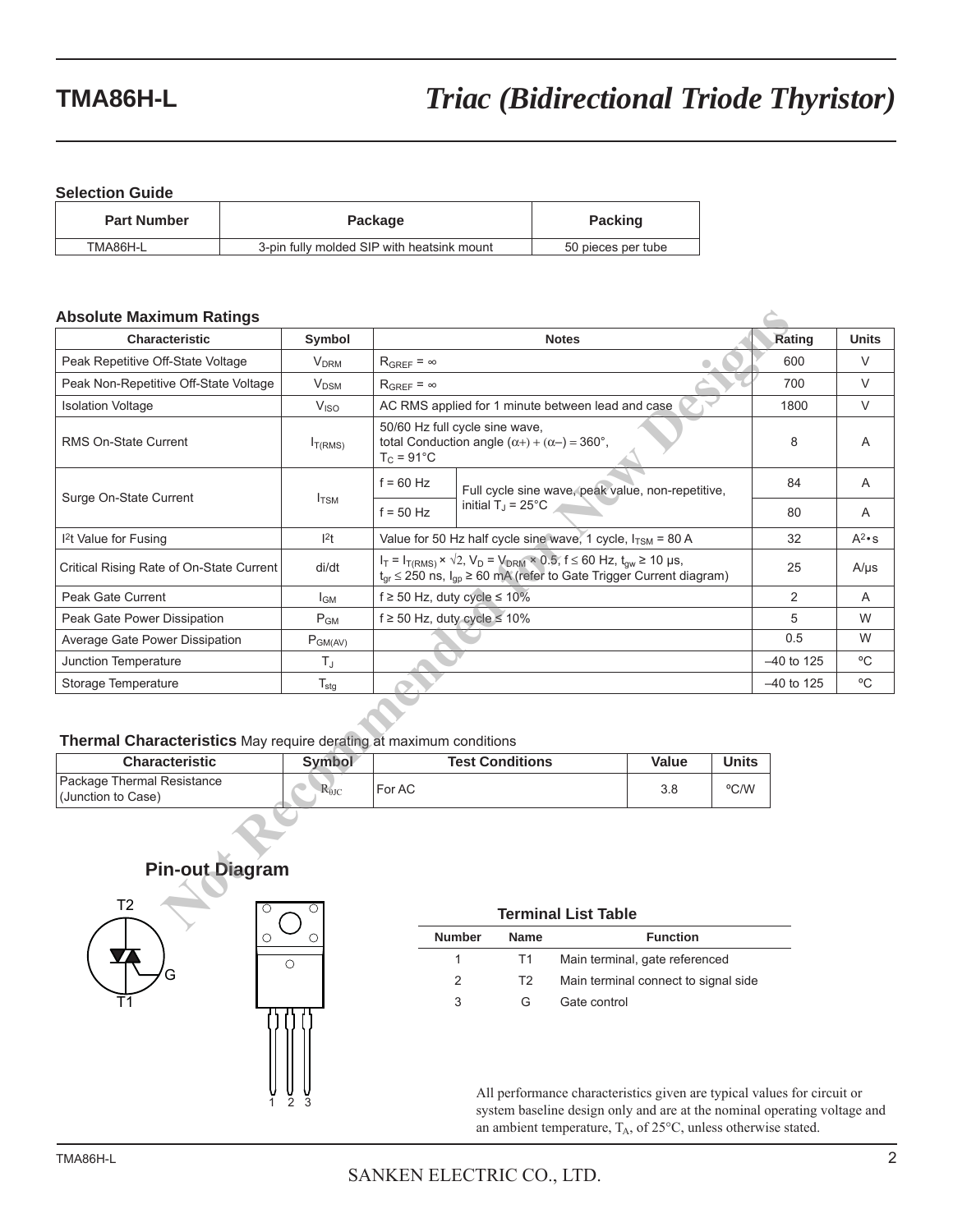### **ELECTRICAL CHARACTERISTICS**

| <b>Characteristics</b>                                              | Symbol                  | <b>Test Conditions</b>                                                                                                      | Min.                                                                                                    | Typ. | Max. | Unit      |        |
|---------------------------------------------------------------------|-------------------------|-----------------------------------------------------------------------------------------------------------------------------|---------------------------------------------------------------------------------------------------------|------|------|-----------|--------|
|                                                                     |                         | $V_D$ = $V_{DRM}$ , T <sub>J</sub> = 125°C, R <sub>GREF</sub> = $\infty$ using test circuit 1                               |                                                                                                         |      |      | 2.0       | mA     |
| Off-State Leakage Current                                           | <b>I</b> <sub>DRM</sub> | $V_D = V_{DRM}$ , T <sub>J</sub> = 25°C, R <sub>GREF</sub> = $\infty$ using test circuit 1                                  |                                                                                                         |      |      | 100       | μA     |
| On-State Voltage                                                    | V <sub>TM</sub>         | $I_T$ = 12 A, T <sub>J</sub> = 25 <sup>°</sup> C                                                                            |                                                                                                         |      |      | 1.5       | V      |
|                                                                     |                         | Quadrant I: T2+, G+                                                                                                         | $V_D$ = 12 V, R <sub>L</sub> = 20 Ω, T <sub>J</sub> = 25°C                                              |      |      | 1.5       | $\vee$ |
| Gate Trigger Voltage                                                | $V_{GT}$                | Quadrant II: T2+, G-                                                                                                        |                                                                                                         |      |      | 1.5       | $\vee$ |
|                                                                     |                         | Quadrant III: T2-, G-                                                                                                       |                                                                                                         |      |      | 1.5       | $\vee$ |
| Gate Trigger Current                                                | $I_{GT}$                | Quadrant I: T2+, G+                                                                                                         | Quadrant II: T2+, G-   V <sub>D</sub> = 12 V, R <sub>I</sub> = 20 Ω, T <sub>J</sub> = 25 <sup>°</sup> C |      |      | 30        | mA     |
|                                                                     |                         |                                                                                                                             |                                                                                                         |      |      | 30        | mA     |
|                                                                     |                         | Quadrant III: T2-, G-                                                                                                       |                                                                                                         |      |      | 30        | mA     |
| Gate Non-trigger Voltage                                            | $V_{GD}$                | $V_D = V_{DRM} \times 0.5$ , R <sub>1</sub> = 4 k $\Omega$ , T <sub>1</sub> = 125 <sup>°</sup> C                            |                                                                                                         | 0.2  |      |           | V      |
| Critical Rising Rate of<br>Off-State Voltage during<br>Commutation* | (dv/dt)c                | $V_D$ = 400 V, (di/dt)c = -4 A/ms, $I_{TP}$ = 2 A, T <sub>J</sub> = 125 <sup>°</sup> C<br>10                                |                                                                                                         |      |      | $V/\mu s$ |        |
| Critical Rising Rate of<br>Off-StateVoltage                         | dv/dt                   | 200<br>$V_D = V_{DRM} \times 0.66$ , R <sub>GREF</sub> = $\infty$ using test circuit 1, T <sub>J</sub> = 125 <sup>°</sup> C |                                                                                                         |      |      | $V/\mu s$ |        |

\*Where  $I_{TP}$  is the peak current through T2 to T1.

## **Test Circuit 1**

# **Gate Trigger Characteristics**



igp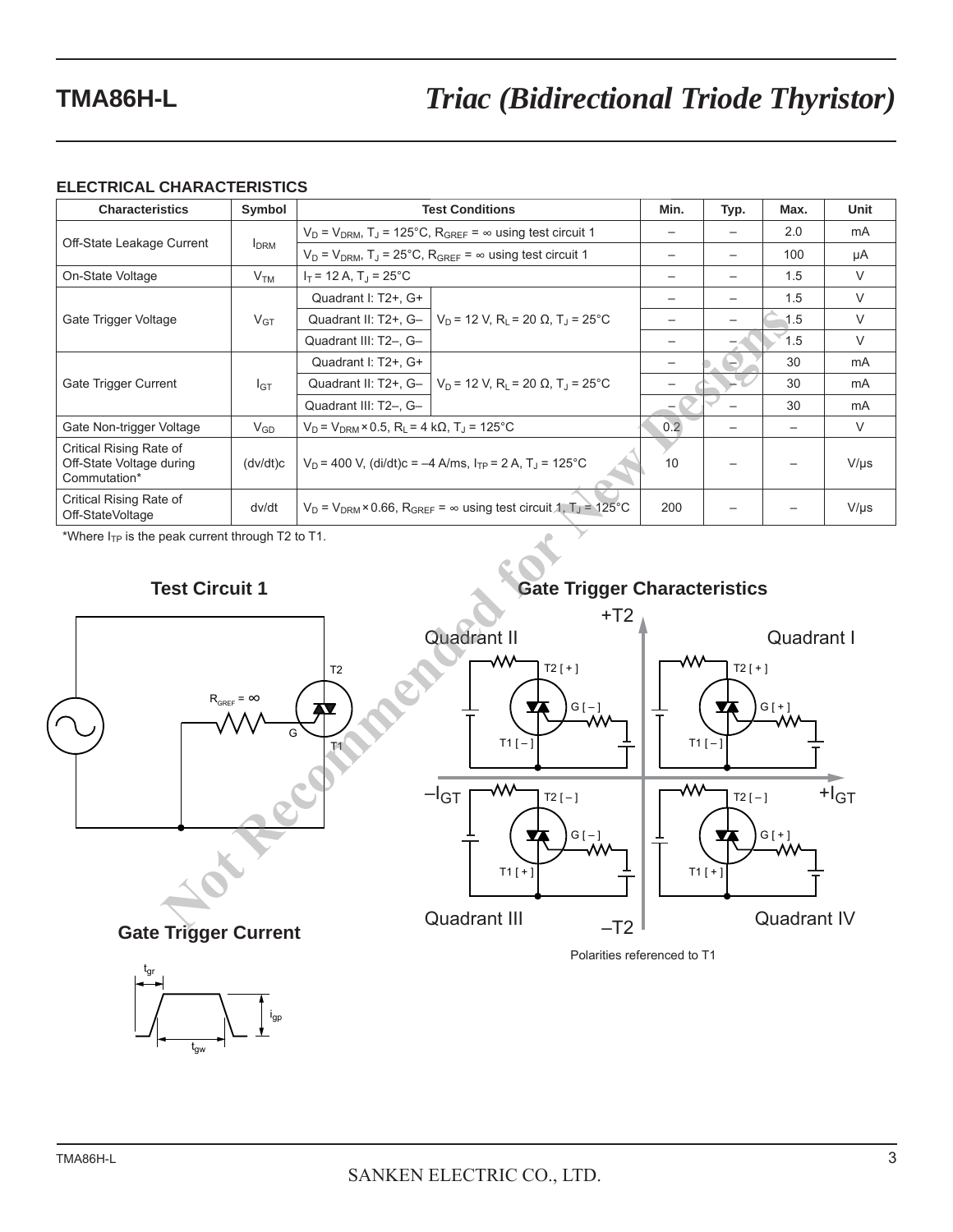### **Commutation Timing Diagrams**

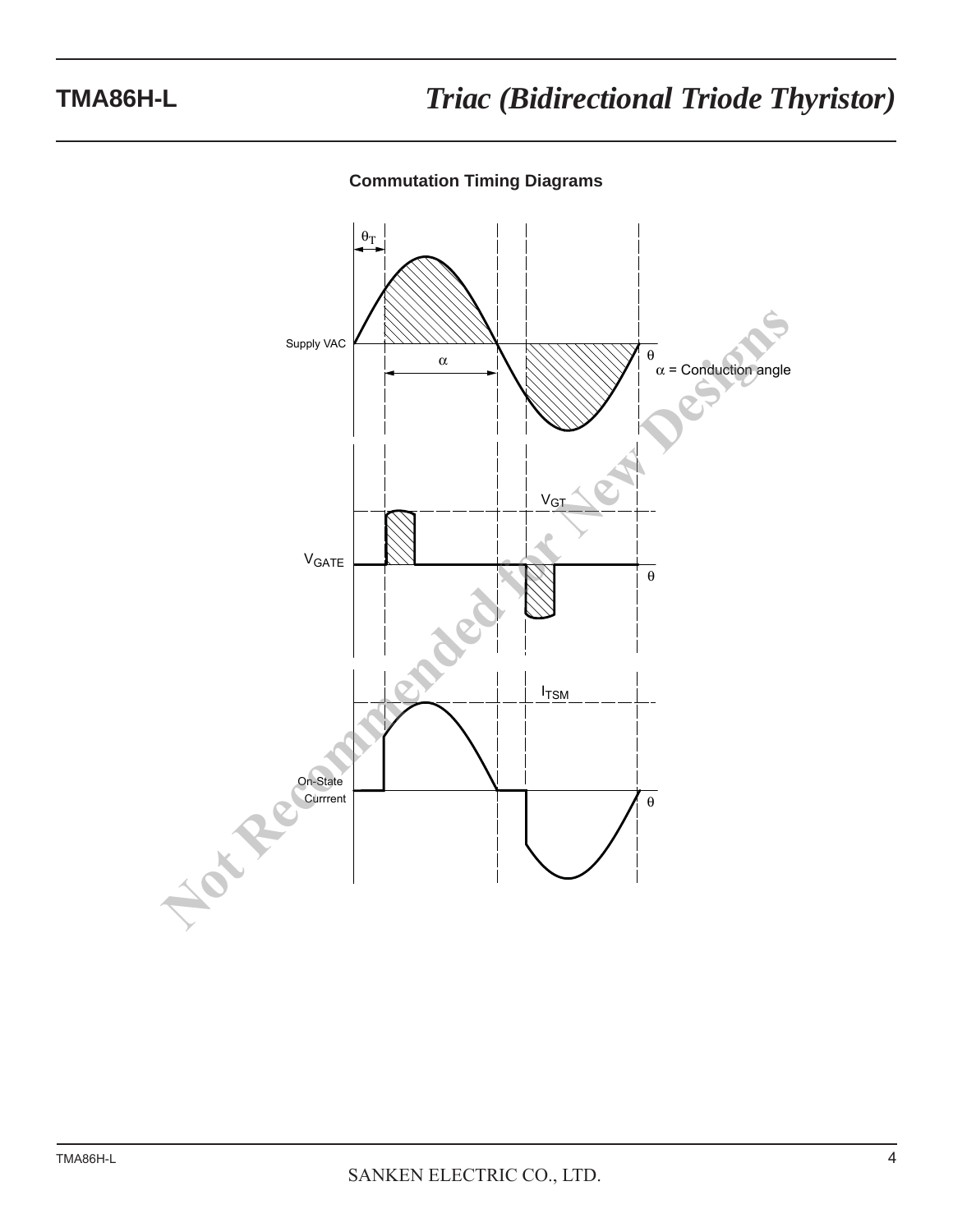

**Performance Characteristics at T<sub>A</sub> = 25°C**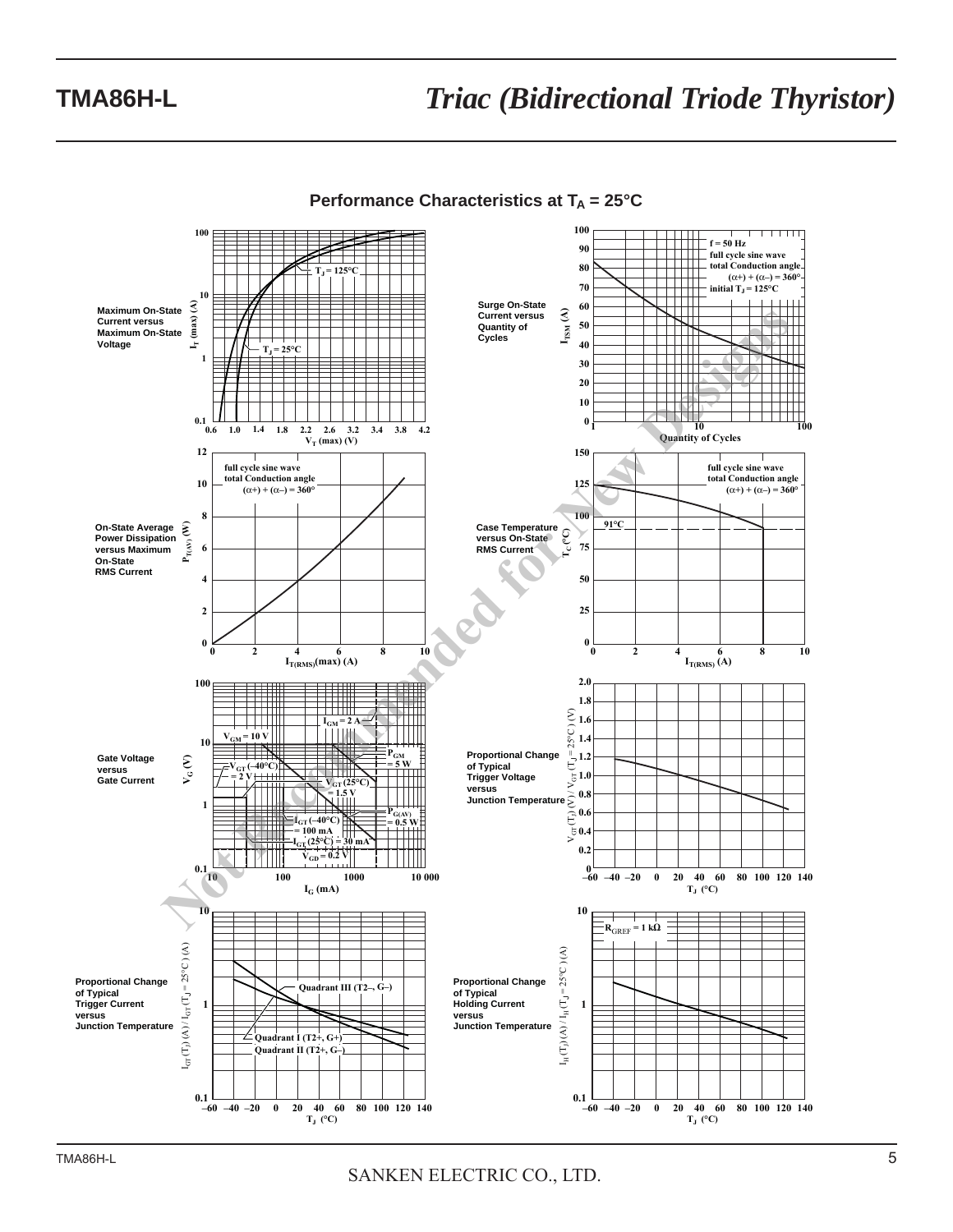

# **Transient Thermal Impedence versus Triac Voltage Pulse Duration** For AC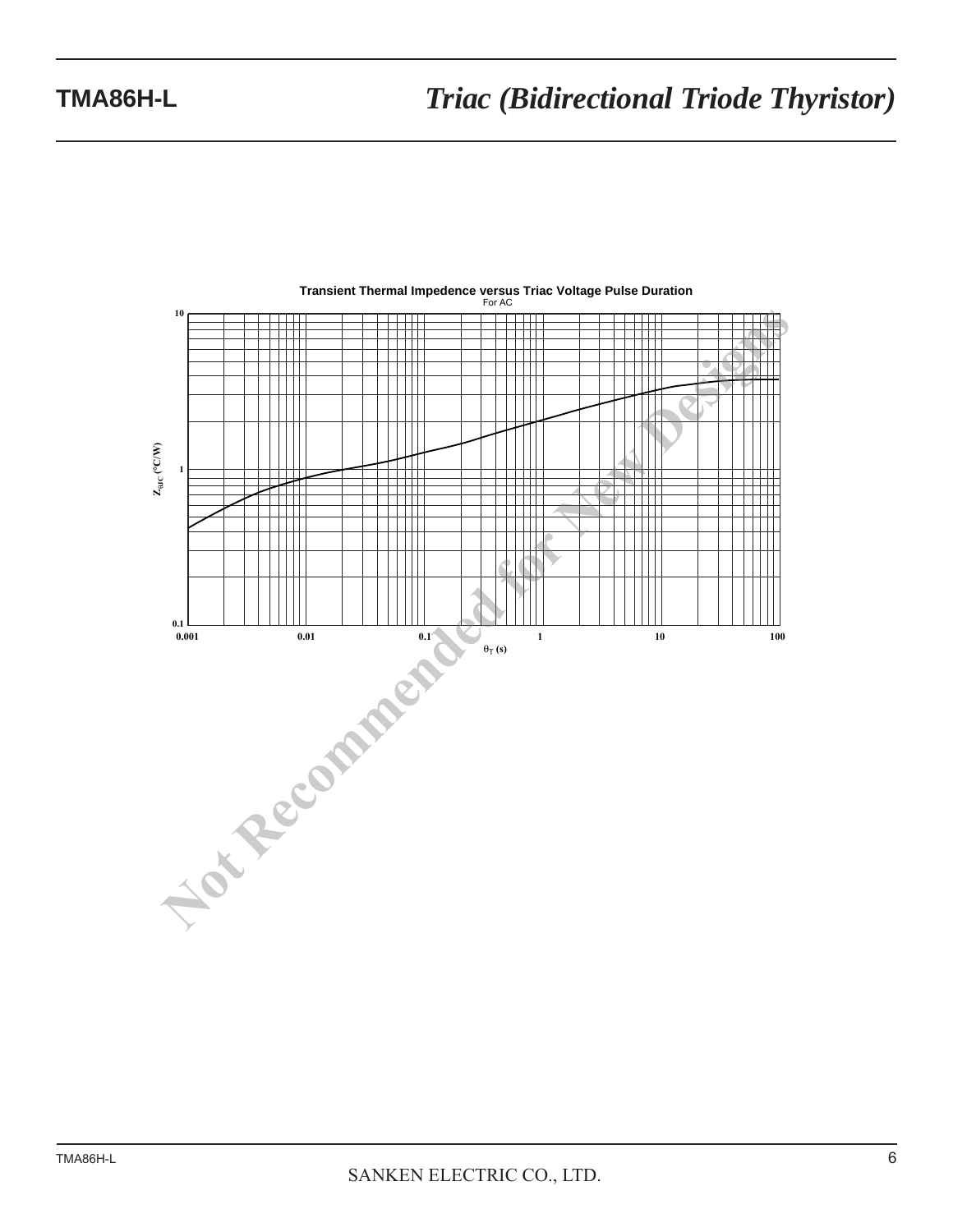### **TO-220F Package Outline Drawing**



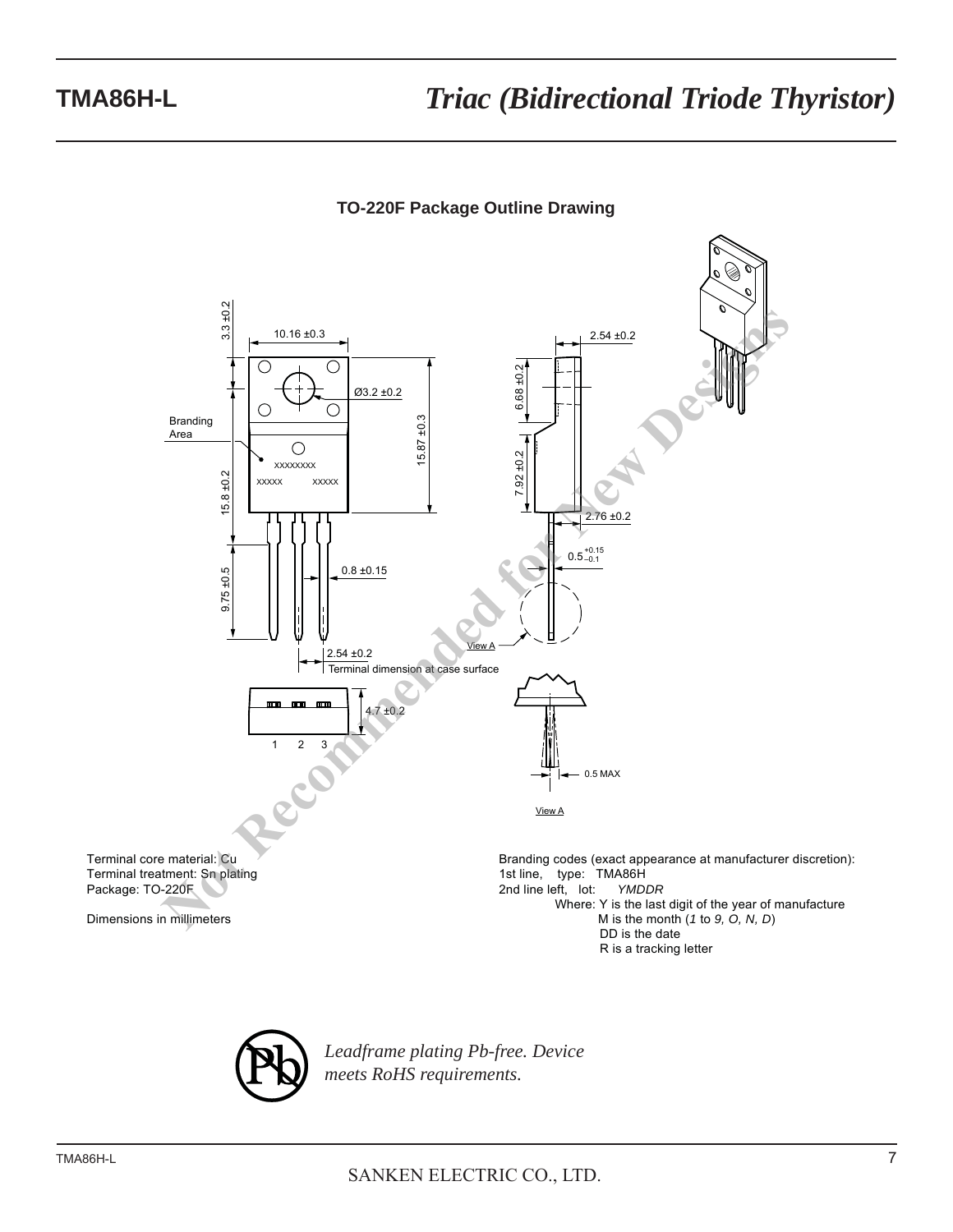Because reliability can be affected adversely by improper storage environments and handling methods, please observe the following cautions.

#### **Cautions for Storage**

- Ensure that storage conditions comply with the standard temperature (5°C to 35°C) and the standard relative humidity (around 40% to 75%); avoid storage locations that experience extreme changes in temperature or humidity.
- Avoid locations where dust or harmful gases are present and avoid direct sunlight.
- Reinspect for rust on leads and solderability of the products that have been stored for a long time.

#### **Cautions for Testing and Handling**

 When tests are carried out during inspection testing and other standard test periods, protect the products from power surges from the testing device, shorts between the product pins, and wrong connections. Ensure all test parameters are within the ratings specified by Sanken for the products.

#### **Remarks About Using Silicone Grease with a Heatsink**

- When silicone grease is used in mounting the products on a heatsink, it shall be applied evenly and thinly. If more silicone grease than required is applied, it may produce excess stress.
- Volatile-type silicone greases may crack after long periods of time, resulting in reduced heat radiation effect. Silicone greases with low consistency (hard grease) may cause cracks in the mold resin when screwing the products to a heatsink.

 Our recommended silicone greases for heat radiation purposes, which will not cause any adverse effect on the product life, are indicated below:

| Type              | <b>Suppliers</b>                    |
|-------------------|-------------------------------------|
| G746              | Shin-Etsu Chemical Co., Ltd.        |
| YG6260            | Momentive Performance Materials LLC |
| SC <sub>102</sub> | Dow Corning Toray Co., Ltd.         |
|                   |                                     |

#### **Cautions for Mounting to a Heatsink**

When the flatness around the screw hole is insufficient, such as when mounting the products to a heatsink that has an extruded (burred) screw hole, the products can be damaged, even with a lower than recommended screw torque. For mounting the products, the mounting surface flatness should be 0.05 mm or less.

- Please select suitable screws for the product shape. Do not use a flat-head machine screw because of the stress to the products. Self-tapping screws are not recommended. When using self-tapping screws, the screw may enter the hole diagonally, not vertically, depending on the conditions of hole before threading or the work situation. That may stress the products and may cause failures.
- Recommended screw torque: 0.490 to 0.686 N $\bullet$ m (5 to 7 kgf●cm).
- For tightening screws, if a tightening tool (such as a driver) hits the products, the package may crack, and internal stress fractures may occur, which shorten the lifetime of the electrical elements and can cause catastrophic failure. Tightening with an air driver makes a substantial impact. In addition, a screw torque higher than the set torque can be applied and the package may be damaged. Therefore, an electric driver is recommended. The state of the state of the state of the state of the state of the state of the state of the state of the state of the state of the state of the state of the state of the state of the state of the state of the state of

 When the package is tightened at two or more places, first pre-tighten with a lower torque at all places, then tighten with the specified torque. When using a power driver, torque control is mandatory.

#### **Soldering**

When soldering the products, please be sure to minimize. the working time, within the following limits:  $260 \pm 5^{\circ}$ C 10 $\pm 1$  s (Flow, 2 times)

- $380\pm10^{\circ}$ C  $3.5\pm0.5$  s (Soldering iron, 1 time)
- Soldering should be at a distance of at least 2.0 mm from the body of the products.

#### **Electrostatic Discharge**

- When handling the products, the operator must be grounded. Grounded wrist straps worn should have at least 1 MΩ of resistance from the operator to ground to prevent shock hazard, and it should be placed near the operator.
- Workbenches where the products are handled should be grounded and be provided with conductive table and floor mats.
- When using measuring equipment such as a curve tracer, the equipment should be grounded.
- When soldering the products, the head of soldering irons or the solder bath must be grounded in order to prevent leak voltages generated by them from being applied to the products.
- The products should always be stored and transported in Sanken shipping containers or conductive containers, or be wrapped in aluminum foil.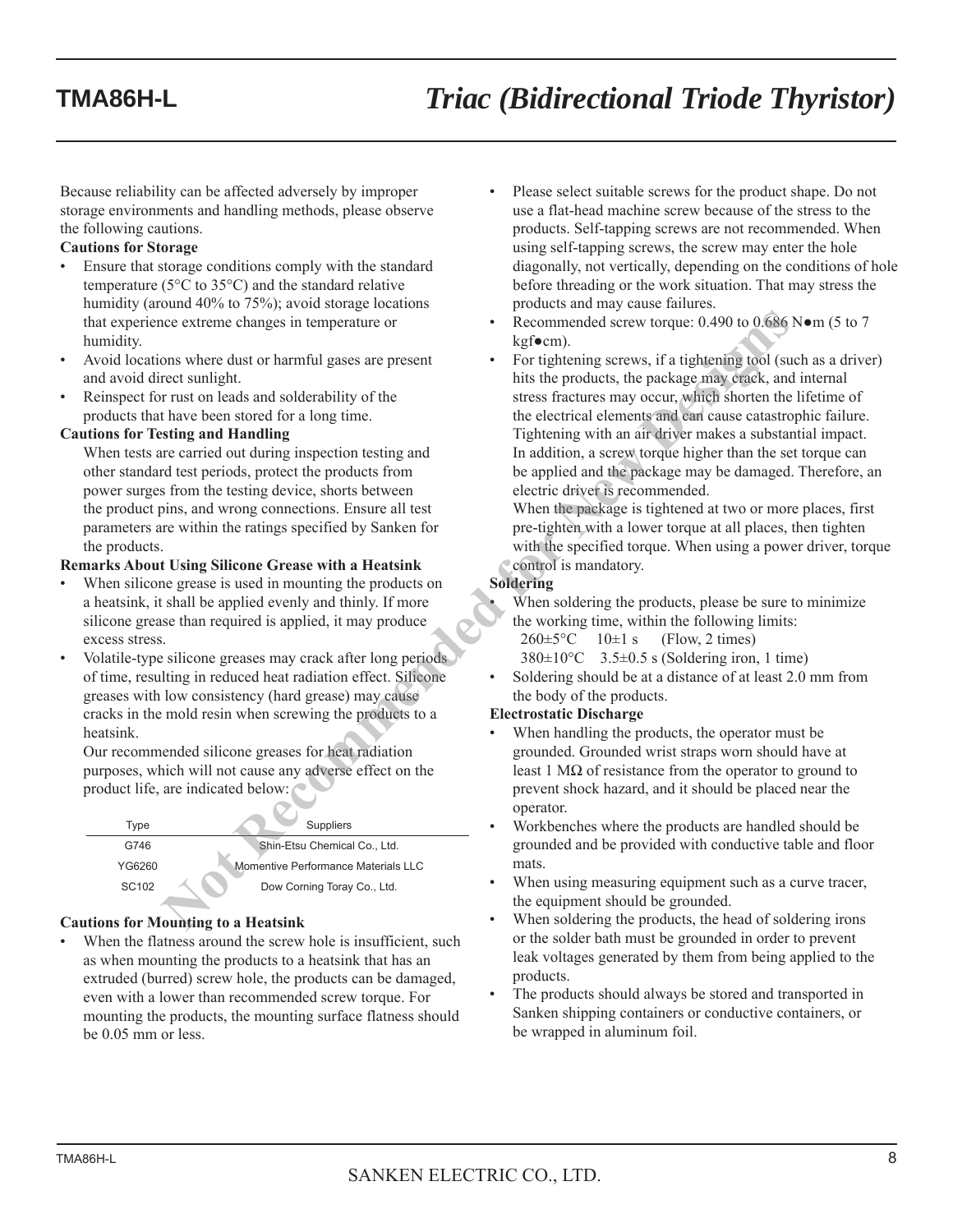